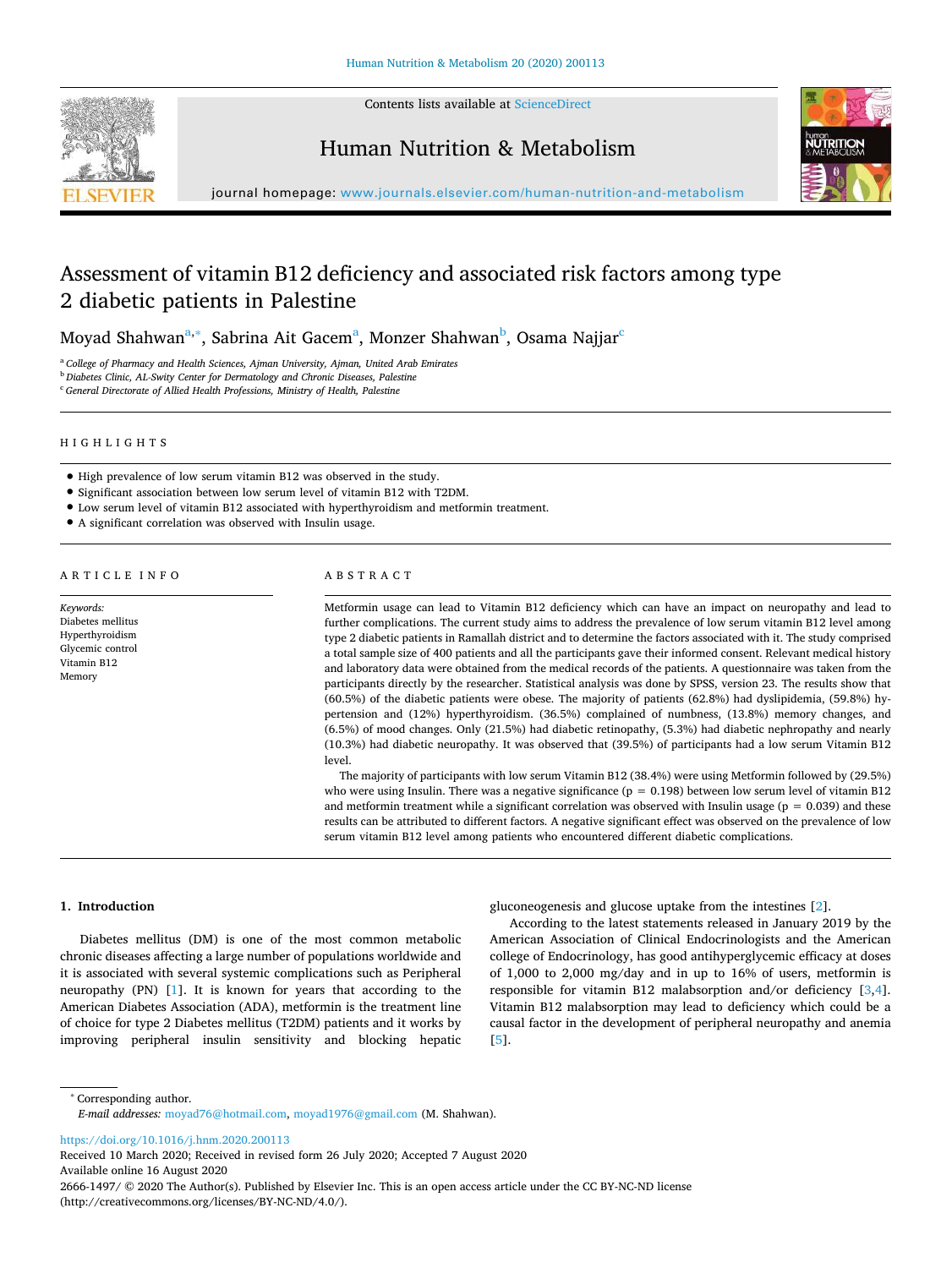Vitamin B12 (Cyanocobalamin), is a water-soluble vitamin that plays an important role in the metabolism in the body as well as in the neurologic function as it contributes to the synthesis of myelin and DNA synthesis and other functions as well. Deficiency of this vitamin can lead to a large spectrum of neurologic, hematologic and neuropsychiatric disorders [\[6,](#page-4-5)[7](#page-4-6)]. In addition to the above-mentioned disorders, vitamin B12 deficiency may exert indirect cardiovascular effects as well [\[8\]](#page-4-7). Vitamin B12 deficiency may take many years (5–10 years) to develop and the levels of this vitamin can start decreasing from the fourth month of using Metformin due to the malabsorption[[9](#page-4-8)[,10](#page-4-9)].

Metformin can decline vitamin B12 level in the blood through reducing its absorption by the intestine and some hypothesis state that metformin competes with calcium causing the vitamin malabsorption and reducing its uptake by the intestine [\[11](#page-4-10)]. As using Metformin can lead to vitamin B12 deficiency which can have an impact on neuropathy, the monitoring of type 2 diabetic patients and this vitamin level is very important. Therefore, this study aimed to address the prevalence of low serum vitamin B12 level among type 2 diabetic patients in Ramallah district and to determine the factors associated with low serum levels of vitamin B12.

# **2. Materials and method**

The study comprised a total sample size of 400 patients. The study was approved by the health and ethics committee of the health center in Palestine, and all the participants gave their informed consent in accordance with the Declaration of Helsinki [\[12\]](#page-4-11). Relevant laboratory data, sociodemographic and medical history data were obtained from the medical records of the patients including height, age, weight, current medical issues, gender and antidiabetic medications if the patient was diabetic. A general questionnaire was distributed to the participants. Measurement of the last recorded serum vitamin B12 level was considered in the current study and Complete Blood Count (CBC) was taken as well.

# *2.1. Inclusion criteria*

All patients aged 20 years or older who were being treated for T2DM at the outpatient clinic were eligible for inclusion, regardless of metformin use.

#### *2.2. Exclusion criteria*

We excluded all participants with diabetes after necrotic pancreatitis, late-onset autoimmune diabetes of adults, and pure vegetarians had a history of pernicious anemia, chronic renal insufficiency defined by a creatinine 3.0, prior bariatric surgery, gastrectomy, B12 supplementation with B12 shots or an oral Vitamin B12 dose of 500 mcg/day, prior ileum resection, or Crohn's disease.

# *2.3. Statistical analysis*

Statistical analysis was carried out using Statistical Package for the Social Sciences (SPSS, version 23). Chi-square tests for categorical variable and multivariate logistic regression was used to assess the correlation between low serum B12 level and other variables. P. value < 0.05 was considered statistically significant.

# **3. Results**

This study included a total of 400 patients with type 2 diabetes and the Mean age  $\pm$  SD was 53.3  $\pm$  9.7 years and (72.8%) of them were females compared to (27.2%). Most of patients (70.5%) had an educational level which is less than high school and most of them (96.8%) are married. About 29.5% of the diabetics had a high level of education. The majority of patients (79.5%) were non-smokers followed by (13%)

<span id="page-1-0"></span>**Table 1**

| Socio-demographic characteristics of 400 patients with type 2DM. |  |  |  |
|------------------------------------------------------------------|--|--|--|
|------------------------------------------------------------------|--|--|--|

| Variable       | Frequency (N)                  | Percent (%) |
|----------------|--------------------------------|-------------|
| Age (years)    | Mean $\pm$ SD = 53.3 $\pm$ 9.7 |             |
| $20 - 40$      | 40                             | 10.1        |
| $41 - 60$      | 264                            | 66.0        |
| > 60           | 96                             | 23.9        |
| Gender         |                                |             |
| Males          | 109                            | 27.2        |
| Females        | 291                            | 72.8        |
| Education      |                                |             |
| < High school  | 282                            | 70.5        |
| > High school  | 134                            | 29.5        |
| Marital status |                                |             |
| Single         | 13                             | 3.2         |
| Married        | 387                            | 96.8        |
| Smoking        |                                |             |
| No             | 318                            | 79.5        |
| Yes            | 53                             | 13.2        |
| Past-smoker    | 29                             | 7.3         |

of the population who were current smokers and (7.3%) who were past smokers([Table 1\)](#page-1-0).

Among the study population: (28.2%) of the diabetic patients were overweight and (60.5%) were obese. The majority of patients (59.8%) had hypertension, (11.3%) had ischemic heart disease, (7.8%) had hypothyroidism, (12%) had hyperthyroidism and the majority (62.8%) had dyslipidemia. Regarding the subjective complaints, (13.8%) of the patients were complaining of memory changes, (36.5%) had numbness in their feet and (6.5%) were complaining of mood changes. It was revealed that (24.5%) of the diabetics had history of vitamin B12 deficiency and the same percentage had received treatment [\(Table 2\)](#page-1-1).

About half of the diabetic population (50.5%) had diabetes for more than five years of duration. Only (40.5%) of them had HBA1 $c < 7\%$  and the majority of them (59.5%) had it equal or above 7. Regarding the diabetic complications, only (21.5%) had diabetic retinopathy, about (5.3%) had diabetic nephropathy and nearly (10.3%) had diabetic neuropathy. It was observed that only (39.5%) of diabetic patients had a low serum Vitamin B12 level([Table 3\)](#page-2-0). Regarding medications used for diabetes, the majority (94.5%) of the diabetics were using Metformin therapy, (28%) were on insulin and (42%) were on

# <span id="page-1-1"></span>**Table 2**

Clinical and anthropometric characteristics of the study population (400 patients with type 2DM).

| Variable               | N(%                               | Variable                                                    | N(%)       |
|------------------------|-----------------------------------|-------------------------------------------------------------|------------|
| BMI $(kg/m2)$          | Mean $\pm$ SD = 31.8 $\pm$ 4.8    | Dyslipidaemia                                               |            |
| Underweight            | (0)                               | Yes                                                         | 251 (62.8) |
| Normal                 | 45 (11.3)                         | N <sub>0</sub>                                              | 149 (37.2) |
| Overweight             | 113 (28.2)                        |                                                             |            |
| Obese                  | 242 (60.5)                        |                                                             |            |
| Hypertension           |                                   | Mood changes                                                |            |
| Yes                    | 239 (59.8)                        | Yes                                                         | 26(6.5)    |
| No                     | 161 (40.2)                        | N <sub>0</sub>                                              | 374 (93.5) |
| Ischemic heart disease |                                   | Memory Changes                                              |            |
| <b>Yes</b>             | 45 (11.3)                         | Yes                                                         | 52 (13.8)  |
| No                     | 355 (88.7)                        | N <sub>0</sub>                                              | 348 (87.0) |
| Hypothyroidism         |                                   | <b>Numbness</b>                                             |            |
| Yes                    | 31(7.8)                           | Yes                                                         | 146 (36.5) |
| No.                    | 369 (92.2)                        | No.                                                         | 254 (63.5) |
| Hyperthyroidism        |                                   | Mean corpuscular volume                                     |            |
|                        |                                   | (MCV) > 100 Fl                                              |            |
| Yes                    | 8(2.0)                            | Yes                                                         | 0(0)       |
| No                     | 392 (98.0)                        | No                                                          | 400 (100)  |
|                        | History of Vitamin B12 deficiency | History of received treatment for<br>vitamin B12 deficiency |            |
| Yes                    | 98 (24.5)                         | Yes                                                         | 98 (24.5)  |
| Nο                     | 302 (75.5)                        | N <sub>0</sub>                                              | 302 (75.5) |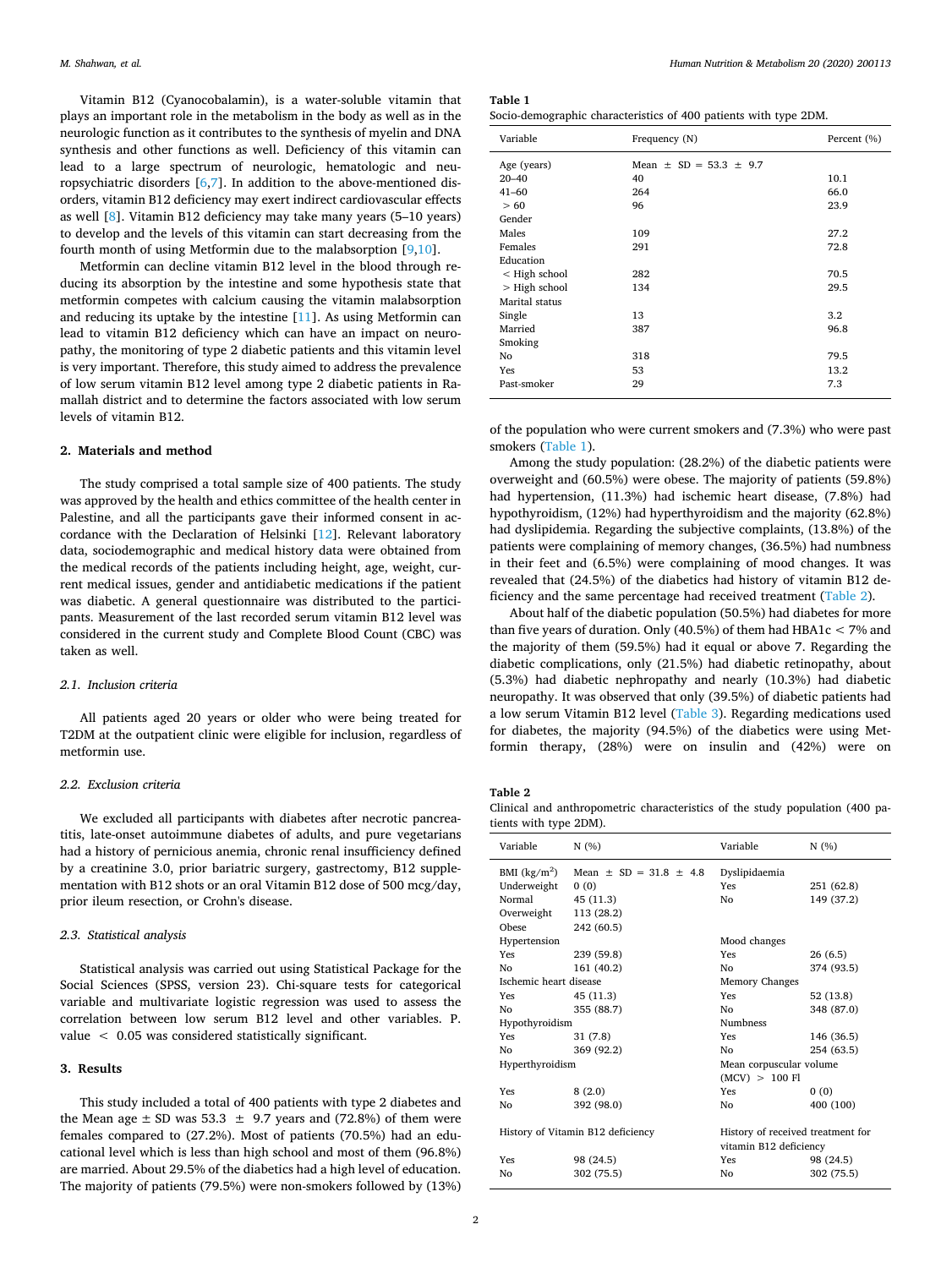#### <span id="page-2-0"></span>**Table 3**

Clinical characteristics for type 2 diabetic patients (400 patients).

| Variable                    | Frequency (N) | Percent (%) |  |
|-----------------------------|---------------|-------------|--|
| Duration of DM in (years)   |               |             |  |
| $0 - 5$                     | 198           | 49.5        |  |
| > 5                         | 202           | 50.5        |  |
| HBA1c                       |               |             |  |
| $< 7\%$                     | 162           | 40.5        |  |
| $> 7\%$                     | 238           | 59.5        |  |
| Diabetic Retinopathy        |               |             |  |
| Yes                         | 86            | 21.5        |  |
| No                          | 314           | 78.5        |  |
| Diabetic Nephropathy        |               |             |  |
| Yes                         | 21            | 5.3         |  |
| No                          | 379           | 94.7        |  |
| Diabetic Neuropathy         |               |             |  |
| Yes                         | 41            | 10.3        |  |
| No                          | 359           | 89.7        |  |
| Low serum Vitamin B12 level |               |             |  |
| Yes                         | 158           | 39.5        |  |
| No                          | 242           | 60.5        |  |
| P-value                     | 0.061         |             |  |
|                             |               |             |  |

<span id="page-2-1"></span>**Table 4**

Type of treatment for patients with T2DM (400 patients).

| Variable                                             | Frequency (N) | Percent (%) |  |  |
|------------------------------------------------------|---------------|-------------|--|--|
| Metformin                                            |               |             |  |  |
| Yes                                                  | 378           | 94.5        |  |  |
| No                                                   | 22            | 5.5         |  |  |
| Insulin                                              |               |             |  |  |
| Yes                                                  | 112           | 28.0        |  |  |
| No                                                   | 328           | 82.0        |  |  |
| Sulphonylurea                                        |               |             |  |  |
| Yes                                                  | 168           | 42.0        |  |  |
| No                                                   | 232           | 58.0        |  |  |
| Combination of oral hypoglycaemic agents and insulin |               |             |  |  |
| Yes                                                  |               |             |  |  |
| No                                                   | 23            | 5.7         |  |  |
|                                                      | 377           | 94.3        |  |  |
| Duration of use of Metformin (years)                 |               |             |  |  |
| $0 - 5$                                              | 260           | 65.0        |  |  |
| $5.1 - 10$                                           | 120           | 30.0        |  |  |
| $10.1 - 15$                                          | 15            | 3.7         |  |  |
| $15.1 - 20$                                          | 5             | 1.3         |  |  |
| >20                                                  | 0             | 0.0         |  |  |

Sulphonylurea and (5.7%) of the diabetics were on combined oral hypoglycemic agents (Metformin and Sulphonylurea) and insulin ([Table 4](#page-2-1)).

The hematological parameters for patients with low levels of serum vitamin B12 revealed that the mean hemoglobin (Hb) was 13.20 g%, mean red blood corpuscle (RBC) was 4.72 million/cmm, mean corpuscular volume (MCV) was 82.01 fl, mean corpuscular hemoglobin concentration (MCH) was 28.2 pg, mean platelets was 251.2 k/ML and whiteblood cells (WBC) was 7.1 million/cmm ([Table 5\)](#page-2-2).

The majority of patients who encountered a low serum Vitamin B12 (42.7%) were elderly and were above 60 years and most of them were males (41.3%) and most of them (41.8%) had a high school degree or higher. The majority (40%) were married and most of them were past smokers (65.5%). The results showed that there is no significant correlation between low serum vitamin B12 level and the above-mentioned socio-demographic characteristics [\(Table 6\)](#page-2-3).

Most of patients who encountered a low serum Vitamin B12 had normal body mass index (BMI) (42.2%) and the majority (41.4%) were hypertensive and most of them had ischemic heart disease (46.6%), and Dyslipidemia (38.6%). (32.3%) of patients had hypothyroidism. The results showed that there is no significant correlation among the previous variables while patients with hyperthyroidism (62.5%) showed a significant correlation ( $p = 0.0438$ ). Regarding the subjective

### <span id="page-2-2"></span>**Table 5**

Mean hematological parameters for patients with low levels of serum vitamin B12.

| Parameter                                                               | Mean $+$ SD                                                                                                                                     | Range                                                                                        |
|-------------------------------------------------------------------------|-------------------------------------------------------------------------------------------------------------------------------------------------|----------------------------------------------------------------------------------------------|
| Hb<br><b>RBC</b><br><b>MCV</b><br><b>MCH</b><br>Platelets<br><b>WBC</b> | $13.20 \pm 1.4$ (g %)<br>$4.72 + 0.52$<br>$82.01 \pm 3.4$ (fl)<br>$28.2 \pm 1.8$ (pg)<br>$251.2 \pm 45.1$ (k/ML)<br>7.1 $\pm$ 1.5 (million/cmm) | 13.0-13.3<br>$4.7 - 4.8$<br>$80.1 - 82.9$<br>$27.2 - 28.7$<br>$246.1 - 259.4$<br>$7.0 - 7.3$ |
|                                                                         |                                                                                                                                                 |                                                                                              |

SD-standard deviation, Hb-hemoglobin, -RBC-red blood corpuscle(million/ cmm), MCV-mean corpuscular volume (fl), MCH-mean corpuscular haemoglobin concentration, MCHC-mean corpuscular haemoglobin concentration, platelets, WBC-white blood cells.

## <span id="page-2-3"></span>**Table 6**

Correlation between the prevalence of low serum vitamin B12 level with the Socio-demographic characteristics of 400 T2DM patients.

| Variable       | Yes        | No         | p-value |
|----------------|------------|------------|---------|
|                | N(%)       | N(%)       |         |
| Age (years)    |            |            |         |
| $20 - 40$      | 16(40)     | 24 (60)    |         |
| $41 - 60$      | 81 (30.6)  | 151 (69.4) | 0.129   |
| >60            | 41 (42.7)  | 40 (57.3)  |         |
| Gender         |            |            |         |
| Males          | 45 (41.3)  | 64 (58.7)  | 0.067   |
| Females        | 93 (31.2)  | 198 (68.8) |         |
| Education      |            |            |         |
| < High school  | 90 (31.9)  | 192 (68.1) | 0.385   |
| > High school  | 56 (41.8)  | 78 (58.2)  |         |
| Marital status |            |            |         |
| Single         | 5(38.5)    | 8(61.5)    | 0.402   |
| Married        | 155 (40.0) | 232 (60.0) |         |
| Smoking        |            |            |         |
| Non            | 260 (38.4) | 196 (61.6) |         |
| Yes            | 19 (35.8)  | 34 (64.2)  | 0.064   |
| Past-smoker    | 19 (65.5)  | 10 (34.5)  |         |

complaints most of patients with low serum level of vitamin B12 reported Mood changes (61.5%) and (67.3%) with Memory changes and both were observed to be significantly correlated ( $p = 0.036$  and  $p = 0.001$ ). Those who reported Numbness represented (32.2%) with no significant correlation ( $p = 0.083$ ) [\(Table 7\)](#page-3-0).

The majority of patients who encountered a low serum Vitamin B12 (38.4%) were using Metformin ( $p = 0.198$ ), (29.5%) of them were using Insulin ( $p = 0.039$ ) which is significantly correlated and (32.1%) used Sulphonylurea ( $p = 0.336$ ). Regarding the diabetic complications and low serum vitamin B12, the majority of patients with low level vitamin B12 (57.1%) had Nephropathy, (26.8%) had Neuropathy and (36%) had Retinopathy, but no significant correlation was observed. Most of them (43.8%) had an HBA1c level below < 7% and a duration of diabetes of 5 years or less [\(Table 8\)](#page-3-1).

A multivariate analysis of factors associated with low serum vitamin B12 level among type 2 diabetics and non-diabetic patients is shown in ([Table 9\)](#page-3-2), the only two variables that remained significantly associated with low serum vitamin B12 level were the type 2 diabetes mellitus and hyperthyroidism after adjusting for the other variables in the multivariate analysis. Those who were diabetics had higher odds for low serum vitamin B12 showed clear statistical significance (p-value: 0.041). Patients with hyperthyroidism were found to be 3.91 times more likely to have low serum vitamin B12 level than those who did not have hyperthyroidism, with a confidence interval of (1.21, 13.9); p value=  $0.032$  ([Table 9](#page-3-2)).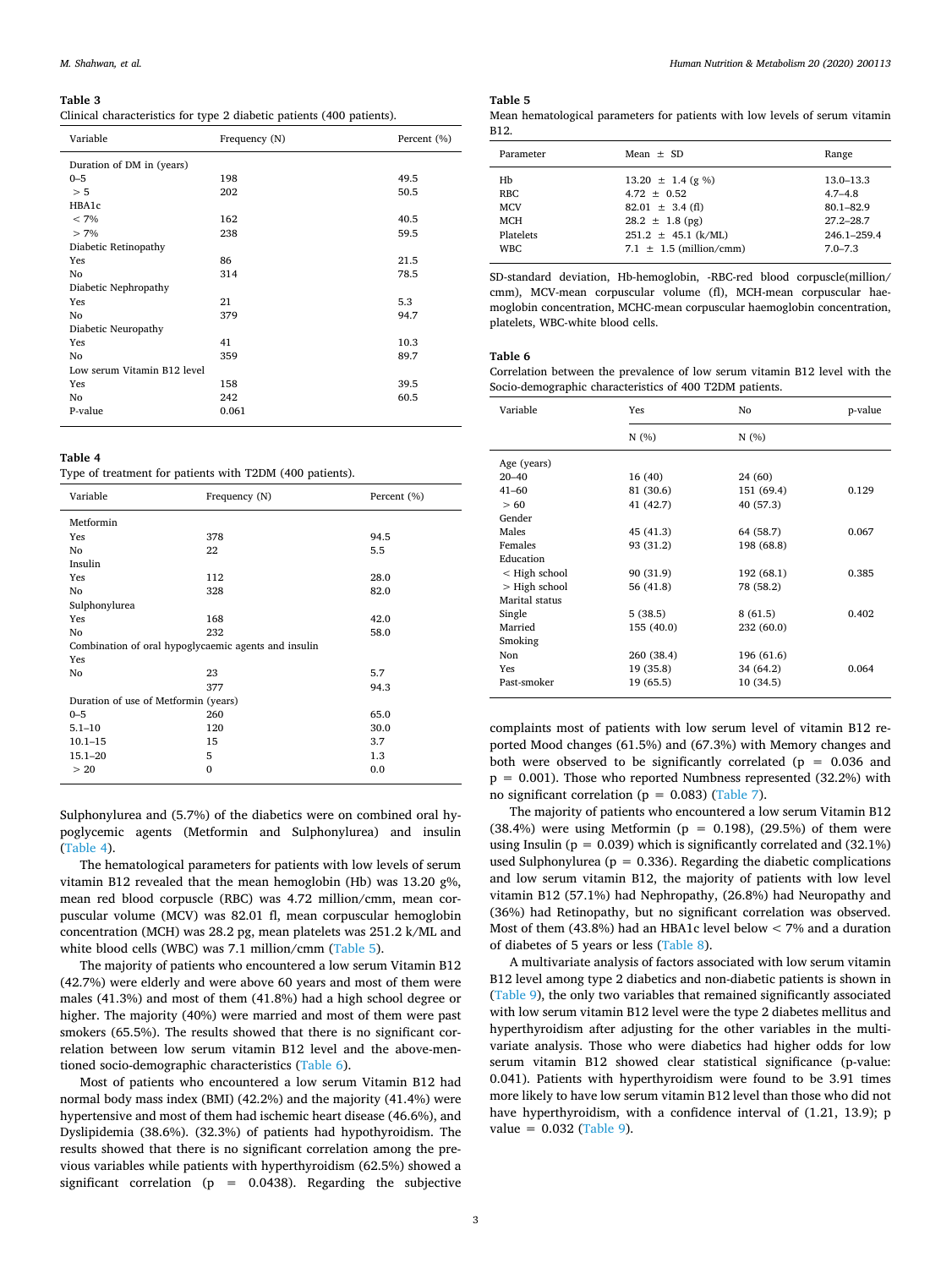#### <span id="page-3-0"></span>**Table 7**

The prevalence of low serum vitamin B12 level by the clinical and anthropometric characteristics of 400 patients with T2DM.

| Variable                         | Yes        | No         | Variable          | Yes                                   | No         |  |
|----------------------------------|------------|------------|-------------------|---------------------------------------|------------|--|
|                                  | N(%        | N(%)       |                   | N(%)                                  | N(%)       |  |
| BMI $(kg/m2)$                    |            |            | <b>Numbness</b>   |                                       |            |  |
| Underweight                      | 0(0)       | (0)        | Yes               | 47 (32.2)                             | 99 (67.8)  |  |
| Normal                           | 19 (42.2   | 26 (57.8)  | No                | 89 (35.0)                             | 156 (65.0) |  |
| Overweight                       | 38 (33.6)  | 75 (66.4)  |                   |                                       |            |  |
| Obese                            | 85 (35.1)  | 157 (64.9) |                   |                                       |            |  |
| p-value                          | 0.620      |            | p-value           | 0.083                                 |            |  |
| Hypertension                     |            |            | Mood changes      |                                       |            |  |
| Yes                              | 99 (41.4)  | 140 (58.6) | Yes               | 16(61.5)                              | 10 (38.5)  |  |
| No                               | 54 (33.5)  | 107(66.5)  | No                | 136 (36.1)                            | 239 (63.9) |  |
| p-value                          | 0.183      |            | p-value           | 0.036                                 |            |  |
| Ischemic heart disease           |            |            |                   | Dyslipidaemia                         |            |  |
| Yes                              | 21 (46.6)  | 24 (53.4)  | Yes               | 97 (38.6)                             | 154 (61.4) |  |
| No                               | 128 (36.1) | 227 (63.9) | No                | 56 (37.6)                             | 93 (62.4)  |  |
| p-value                          | 0.261      |            | p-value           | 0.836                                 |            |  |
| Hypothyroidism                   |            |            | Hyperthyroidism   |                                       |            |  |
| Yes                              | 10(32.3)   | 21(67.7)   | Yes               | 5(62.5)                               | 3(37.5)    |  |
| No                               | 132 (33.7) | 237 (64.3) | No                | 109 (37.3)                            | 183 (62.7) |  |
| p-value                          | 0.582      |            | p-value           | 0.0438                                |            |  |
| Memory changes                   |            |            | MCV > 100         |                                       |            |  |
| Yes                              | 35 (67.3)  | 17 (32.7)  | Yes               | 0(0)                                  | 0(0)       |  |
| No                               | 117 (33.6) | 231 (66.4) | No                | 148 (37.0)                            | 252 (63.0) |  |
| p-value                          | 0.001      |            | p-value           |                                       |            |  |
| History of low serum vitamin B12 |            |            | serum vitamin B12 | History of received treatment for low |            |  |
| Yes                              | 98 (100)   | 0(0)       | Yes               | 98 (100)                              | 0(0)       |  |
| No                               | 67(22.2)   | 235 (77.8) | No                | 67(22.2)                              | 235 (77.8) |  |
| p-value                          | 0.001      |            | p-value           | 0.001                                 |            |  |

#### <span id="page-3-1"></span>**Table 8**

The prevalence of low serum vitamin B12 level by Specific clinical characteristics for type 2 diabetic patients (400 patients).

| Variable               | Low serum vitamin B12 level |            |         |  |
|------------------------|-----------------------------|------------|---------|--|
|                        |                             |            |         |  |
|                        | Yes                         | No         | P-Value |  |
|                        | N(%)                        | N(%)       |         |  |
| Metformin              |                             |            |         |  |
| Yes                    | 145 (38.4)                  | 233 (61.6) | 0.198   |  |
| No                     | 6(28.6)                     | 16(71.3)   |         |  |
| Insulin                |                             |            |         |  |
| Yes                    | 33 (29.5)                   | 79 (70.5)  | 0.039   |  |
| No                     | 135 (41.2)                  | 193 (58.8) |         |  |
| Sulphonylurea          |                             |            |         |  |
| Yes                    | 54 (32.1)                   | 114 (67.9) | 0.336   |  |
| No                     | 90 (38.8)                   | 142 (61.2) |         |  |
| Diabetic Retinopathy   |                             |            |         |  |
| Yes                    | 31 (36.0)                   | 55 (64.0)  | 0.242   |  |
| No                     | 126 (40.1)                  | 188 (59.9) |         |  |
| Diabetic Nephropathy   |                             |            |         |  |
| Yes                    | 12 (57.1)                   | 9(42.9)    | 0.339   |  |
| No                     | 146 (38.5)                  | 232 (61.5) |         |  |
| Diabetic Neuropathy    |                             |            |         |  |
| Yes                    | 11(26.8)                    | 30 (73.2)  |         |  |
| No                     | 138 (38.4)                  | 221 (61.6) | 0.201   |  |
| HBA1c                  |                             |            |         |  |
| $< 7\%$                | 71 (43.8)                   | 91 (56.2)  | 0.166   |  |
| $> 7\%$                | 85 (35.7)                   | 153 (64.3) |         |  |
| Duration of DM (years) |                             |            |         |  |
| $0 - 5$                | 79 (39.9)                   | 119 (60.1) | 0.586   |  |
| > 5                    | 74 (36.6)                   | 128 (62.4) |         |  |

# **4. Discussion**

Reviewing the literature there was a link between Metformin usage and Vitamin B12 deficiency and 10–30% of patients who took

# <span id="page-3-2"></span>**Table 9**

Logistic regression analysis of factors associated with low serum vitamin B12 level.

| Variables       | OR (95% confidence interval) | P-Value |
|-----------------|------------------------------|---------|
| T2DM            | 1.61(1.01, 1.89)             | 0.041   |
| Hyperthyroidism | 3.91(1.21, 13.9)             | 0.019   |

T2DM: Diabetes mellitus type 2, OR: odds ratio.

metformin had declined vitamin B12 absorption [\[13](#page-4-12),[14\]](#page-4-13). Some studies mentioned that long term therapy of metformin is associated with decreased absorption of this vitamin [\[15](#page-4-14)].

In the present study, serum B12 lower than 208 pg/ml among type 2 diabetic population was found to be among (39.5%) of these patients and these findings were lower than results reported in other studies in the middle east countries, where they found low serum levels of vitamin B12 in about (48%) of all participants which was similar to other studies as well that showed almost similar findings to our results regarding the prevalence of low serum vitamin B12 levels[[16,](#page-4-15)[17\]](#page-4-16).

Previous studies have demonstrated that supplemental Vitamin B12 improved somatic and autonomic symptoms of diabetic neuropathy [[18\]](#page-4-17). Despite low levels of serum vitamin B12 found in almost one third of the population in the current study, Mean Corpuscular Volume  $(< 100$  Fl) results of the study sample was found to be normal. This may indicate that the low serum vitamin B12 in this population's sample is of stage 1 and 2 according to Herbert's classification [\[19](#page-4-18)].

The current study showed diabetics aged above 60 years in whom low serum vitamin B12 level was observed represented 42.7%. This findingagrees with some other previously held studies  $[20,21]$  $[20,21]$  $[20,21]$  $[20,21]$ . There are several reasons why elderly people especially the diabetics, are at high risk for the development of vitamin B12 deficiency, including age associated physiologic changes, chronic diseases especially diabetes Mellitus, and high prevalence of drug intake including the oral hypoglycemic agents, metformin and insulin.

In the current study no significant differences in the plasma vitamin B12 were found (P > 0.05) in relation to the gender among type 2 diabetics. This finding is similar to what was reported in other studies [[16](#page-4-15)[,22](#page-4-21)]. However, some studies reported that plasma vitamin B12 level for males were lower than those obtained for females[[8](#page-4-7)].

This study revealed no significance in association of the educational status, marital status, body mass index (BMI), hypertension, Ischemic heart disease, hypothyroidism and dyslipidemia with the low vitamin B12. Many previous studies have reported both significant and nonsignificant correlation between the educational status, marital status, body mass index (BMI), hypertension, Ischemic heart disease, hypothyroidism and dyslipidemia with the low vitamin B12 and low vitamin B12[[17\]](#page-4-16).

The present study reported 67.3% of those who had low serum vitamin B12 level among the study sample, have complained of partial memory impairment which was significant ( $P < 0.05$ ), this is in line with our findings but were among the diabetic patients from United Arab Emirates identified B12 deficiency in 21.9% of the people and were associated with memory impairment[[16,](#page-4-15)[17,](#page-4-16)[23](#page-4-22)]. As expected, this study showed that the prevalence of B12 deficiency among secondary care treated T2DM patients who were using metformin is 38.4%, though it was statistically not significant (P-value 0.198).

In the current study, 29.5% of type 2 diabetics who received insulin therapy showed low serum vitamin B12 level with a significant relationship (P-value 0.039). The explanation could be due to the chronic status of the disease itself and the effect of multiple drug especially metformin therapy, because the majority of our diabetic population are already on metformin therapy (94.5%), before starting them on insulin as a combined therapy unless there is contraindication for its use. This is of importance due to the fact that hyperhomocysteinemia is an